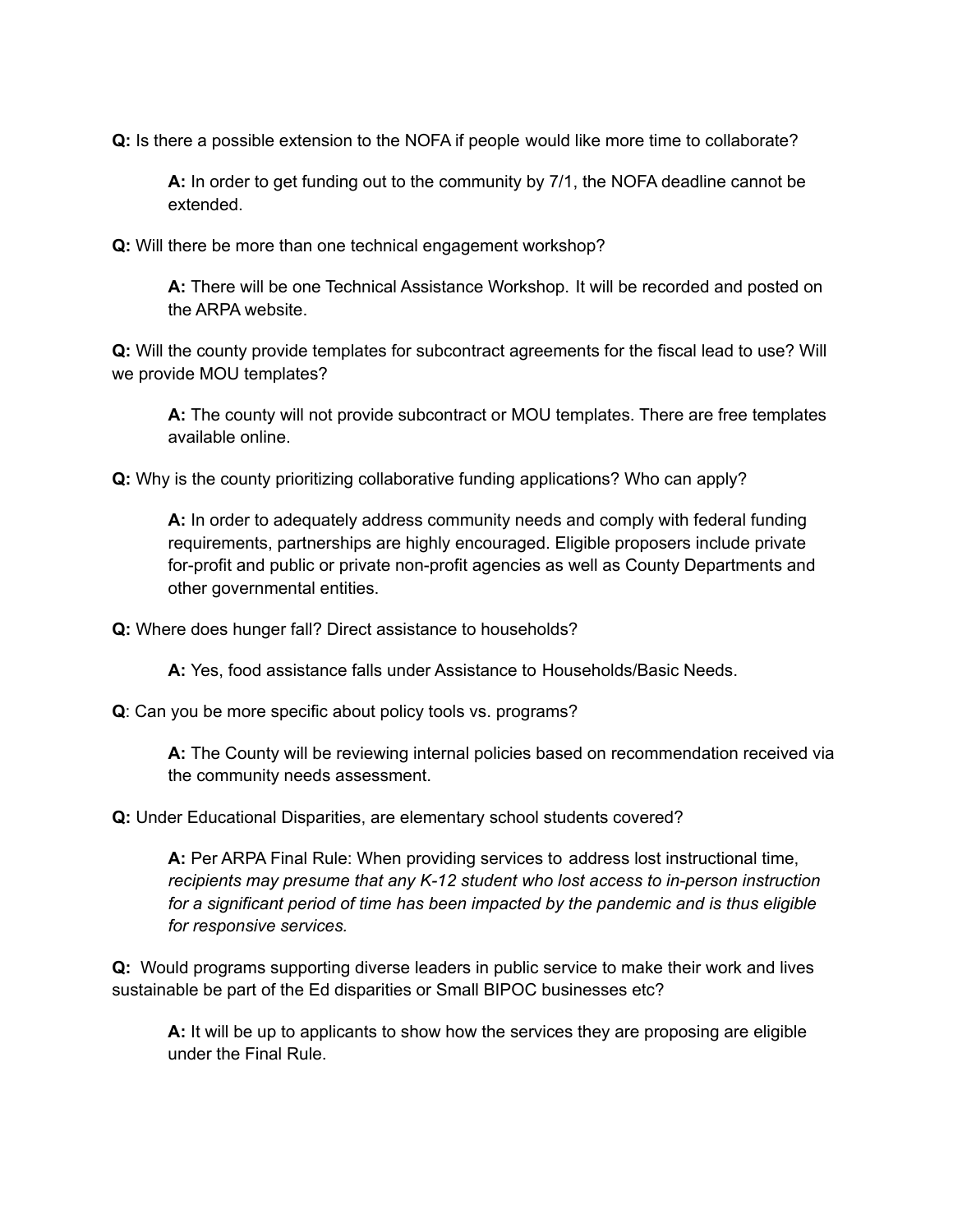**Q:** Would immigration legal services and supports fall into Direct Assistance to Households as this is a vital issue to many most impacted by CV19? Thanks.

 **A:** It will be up to applicants to show how the services they are proposing are eligible under the Final Rule. The County will review proposal eligibility prior to proposals going to a review committee.

**Q:** How about general capacity building around systems and data management?

 **A:** It will be up to applicants to show how the services they are proposing are eligible under the Final Rule. Funding for capacity building and data management should be built into the proposed program/project budget.

 **Q:** Curious if promotores efforts will align with new Medi-Cal changes that allow for billing services by "community health workers" which are similar to Promotores.

**A:** Reach out to **[DHCS](https://www.dhcs.ca.gov/)** to confirm

 **Q:** When is the NOFA going to be released and what is the timeline? What is the funding timeline please?

 **A:** The County is hoping to release the NOFA in February. The Board of Supervisors will make the final determination on proposals at the end of May. Contracts will begin July 1, 2022.

 **Q:** What type of mechanisms are you going to use for the evaluation and selection of the awards? Will there be a rubric, form, rating system, etc. used?

**A:** The rating system for scoring proposals will be outlined in the NOFA.

 **Q:** Are you attempting to award many organizations with smaller amounts of money or fewer organizations with larger amounts of money or a combination of both?

**A:** The County is hoping to award fewer organizations with larger amounts of money.

**Q:** How many awards and what size are you planning on?

**A:** Please see above.

 **Q:** Are you going to require performance outcomes by the recipients to be reported back to your committee?

 **A:** Yes! There will be technical assistance and support to set performance measures and outcomes with awardees. Outcomes will be reported on the public ARPA website and to the Board of Supervisors.

**Q:** If grantees are sub-recipients is the county the main contractor-recipient?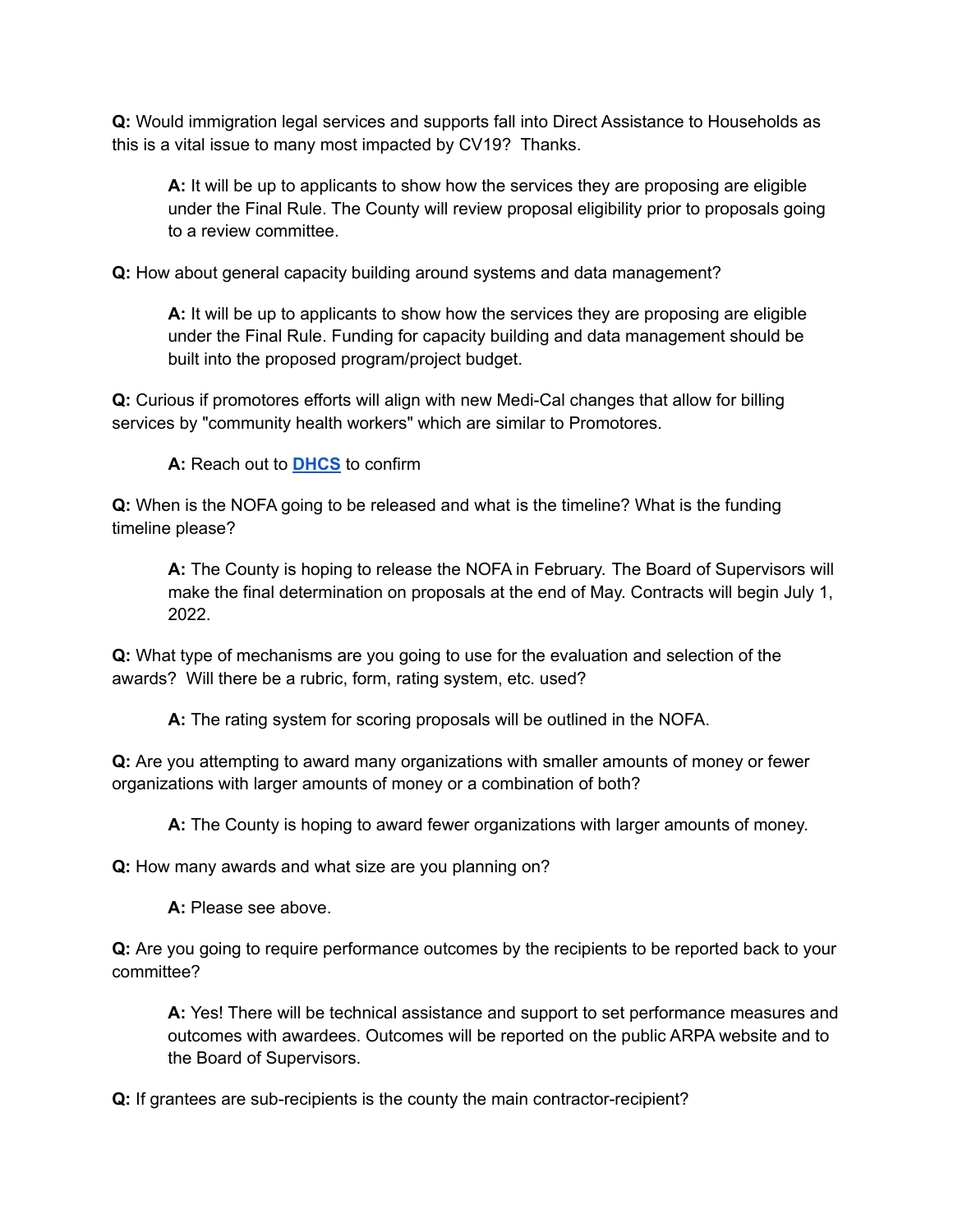**A:** The county is the main recipient of ARPA funds, those chosen to enter into contracts after the proposal period will be considered sub-recipients.

 **Q:** Is it possible that the disbursements be done without a 30-60 day waiting period for reimbursement as the county generally does? In other words, do we have to fund our projects for the first 2 months or so out of our own funds, as we wait for reimbursements?

 **A:** HSD is committed to reimbursing contractors as soon as possible. Invoices must be scrutinized for eligible expenses in compliance with ARPA regulations. The County is looking to see if advances for the provision of direct client assistance can be provided; however, contracts will be set up for cost reimbursement.

 **Q:** For partnerships do proposals need to include formal letters of commitment? Does that depend on the amount of the budget request going to a partner entity?

 **A:** It is not required, but recommended that fiscal sponsors do enter into MOUs or formal letters of commitment with partners. This will be the responsibility of the fiscal sponsors and partners, not the County.

 **Q:** If an applicant doesn't have a Negotiated Indirect Rate with the Feds should we assume a 10% indirect rate or some other formula?

 **A**: Yes, if an applicant doesn't have a Negotiated Indirect Cost Rate they should assume a 10% indirect rate.

 **Q:** Can one org put in multiple applications with different focuses or should there be one application per org?

**A:** There should be one application per proposed program.

 **Q:** Is it possible that the County could recommend that groups who submit like applications team up? It would be enormously helpful.

 **A:** The County cannot make direct recommendations on which organizations can team up.

**Q:** How is the County defining/distinguishing what a small vs. large non-profit looks like?

 **A:** The County is not making a distinction between small and large nonprofits. The County will be looking for organizations/agencies with experience administering federal funding to take the lead as fiscal sponsors, or for organizations without that prior experience who feel ready and able to take on that responsibility to lead as fiscal sponsors.

**Q:** Maybe we should prioritize some funds for going out the door very quickly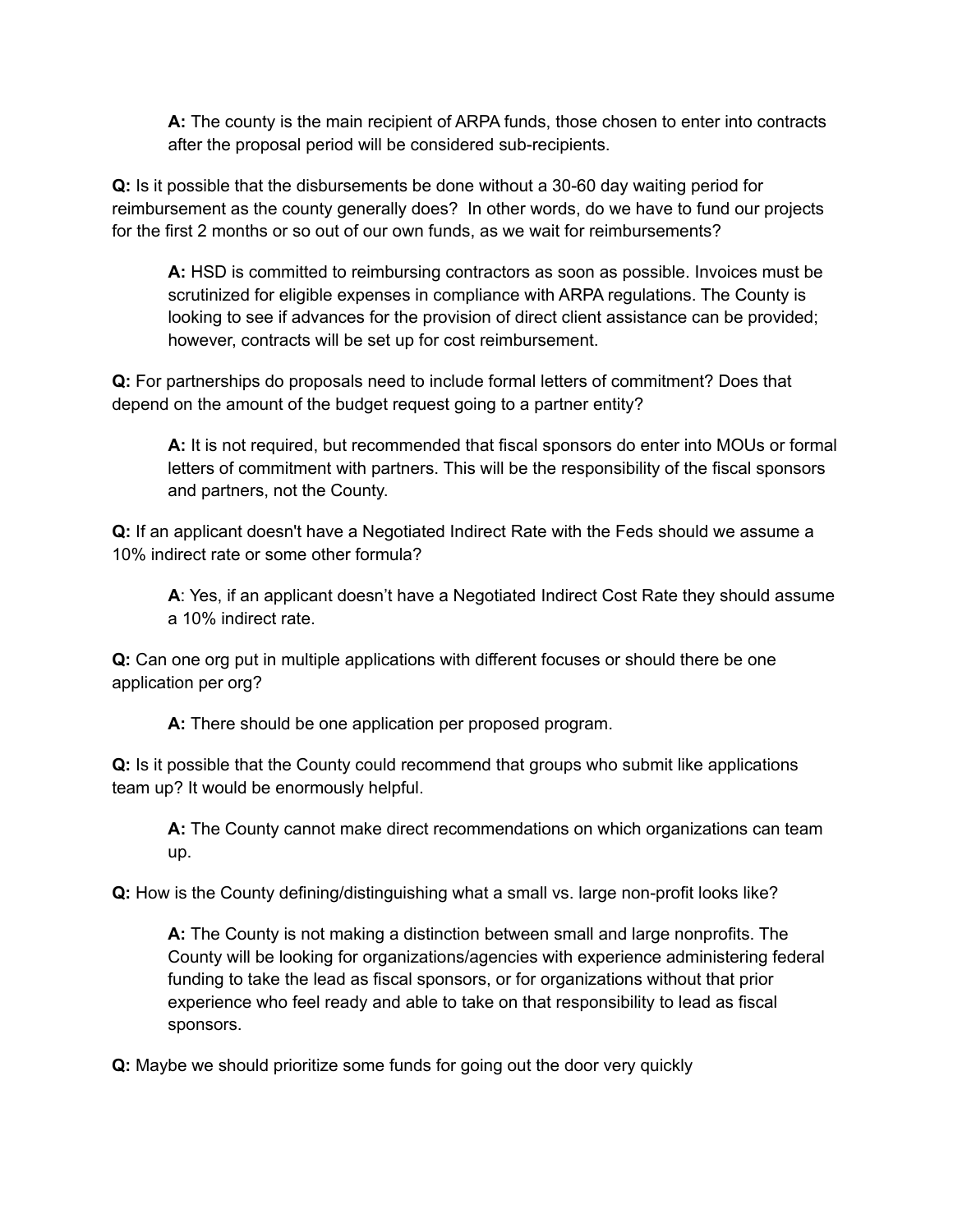**A:** The Board of Supervisors approved \$9M in Rapid Economic Assistance. The County is in the process of determining the best and fastest way to get that out to those that need it most.

 **Q:** Homelessness is not part of the "area for solicitation" process but it is one of the Priority Funding Areas as "Housing and Shelter". Could someone clarify what is happening with this?

 **A:** At this stage the County is still waiting for clarity whether housing and shelter will still be part of the NOFA process.

 **Q:** How will the NOFA evaluations and decisions on who to fund be better, or different, than the current process? Who will be on the review committee?

 **A:** A NOFA will allow for more creativity in that an applicant will propose an eligible program, rather than the County dictating a specific program activity. The review committee has not been selected yet, but will be comprised of individuals that do not have a conflict of interest in reviewing proposals.

 **Q:** So it will be one year funding with a second year option based on transparent reporting of successful efforts?

**A:** Yes, funding will be based on successful reporting of year 1 outcomes.

 **Q:** I would like to see the County set up some shared space for small organizations. Some of it should be office space; some should be warehouse space. For homelessness, we need a large room where we can collect and then distribute winter warmth items. We also need office space with shared Information Technology, wifi, good copy machines. This could be a space where shared work could also happen.

 **A:** As part of the County's strategic plan, they are exploring the creation of community hubs (shared space) for county programs and community based organizations to share.

 **Q:** I'm curious if anyone else feels that one huge lack is work on the drug crisis? With Fentynol, the stakes are so high. I would like to see a big effort made on this.

 **A:** The Final Rule covers an expansive array of services for prevention, treatment, recovery, and harm reduction for mental health, substance use, and other behavioral health challenges caused or exacerbated by the public health emergency. It will be up to applicants to show how the services they are proposing are eligible under the Final Rule and the NOFA.

 **Q.** If we are the subrecipient, when we subcontract with smaller nonprofits, do those nonprofits either have to serve impacted communities or have been directly impacted (as defined by the Final Rule)? This may be a challenge for some agencies, since they don't do direct services and may not be able to show economic impact .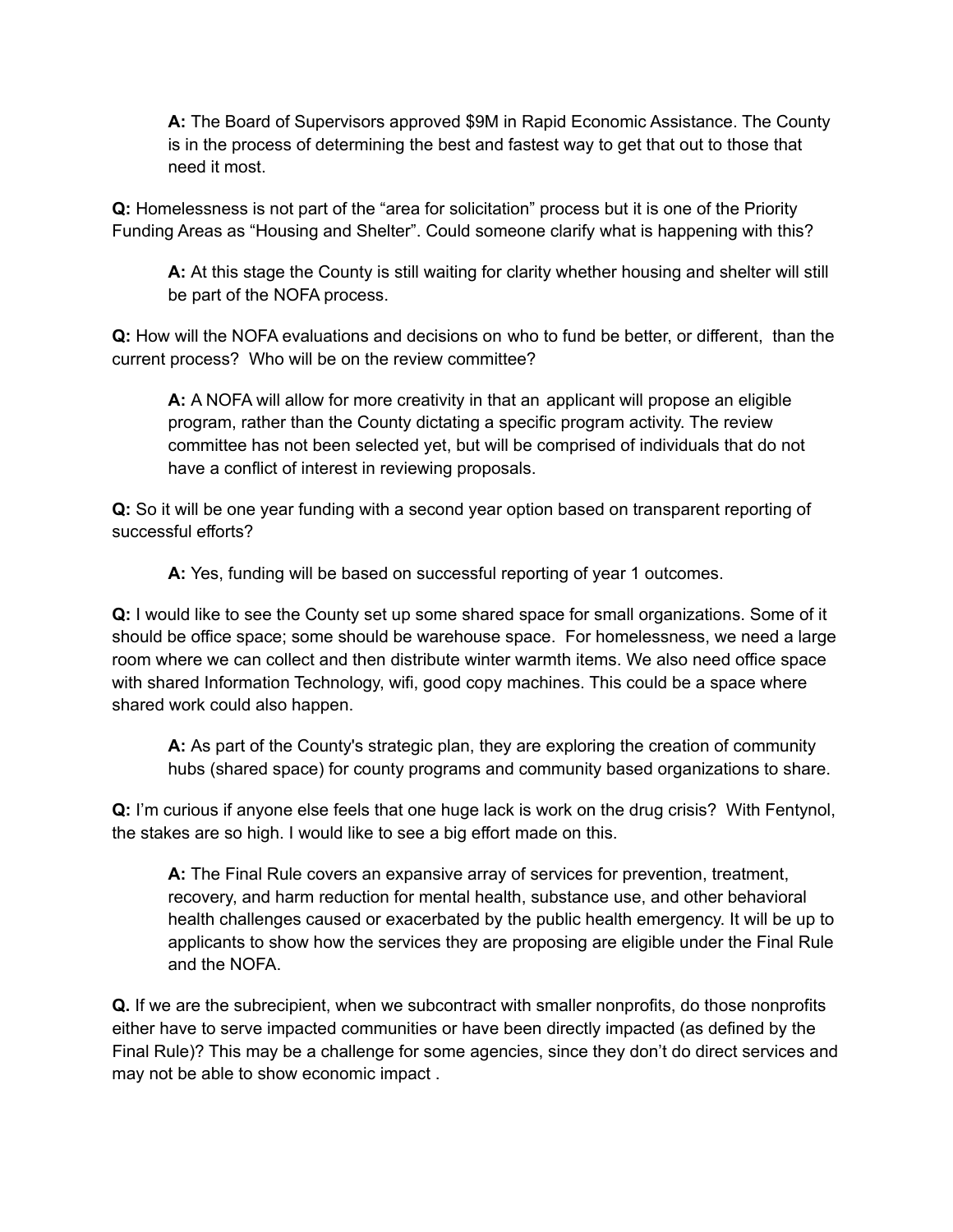**A:** The funding ultimately needs to be used to serve Disproportionately Impacted or Impacted households and communities or Disproportionately Impacted or Impacted Small Businesses or Nonprofits. Those that are directly impacted are beneficiaries of the assistance, not subcontractors. It will be up to the applicant to show how the program/project being proposed responds to these populations and is an eligible use of ARPA funds.